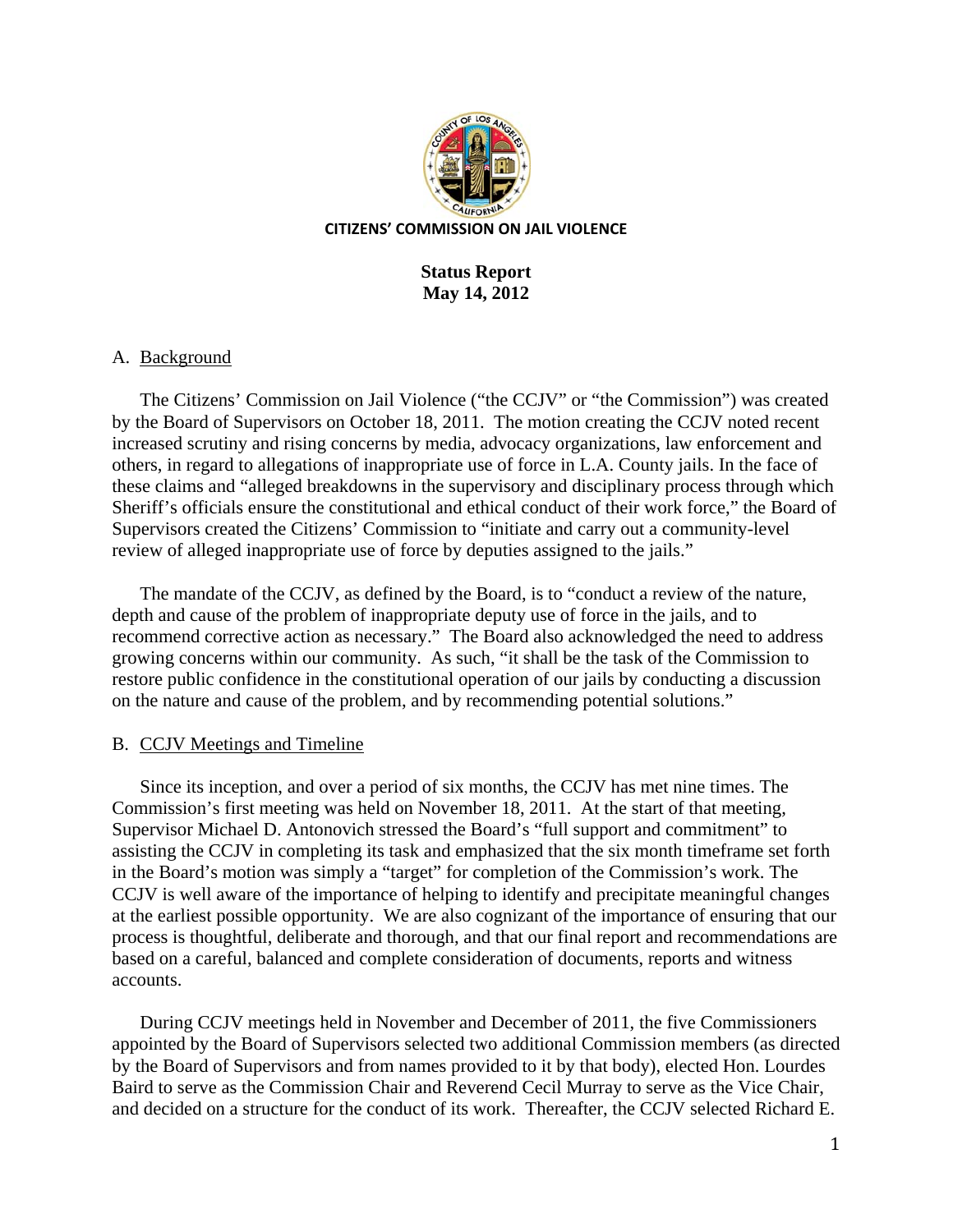Drooyan to serve as the Commission's General Counsel and hired Miriam Aroni Krinsky to serve as the Commission's Executive Director. With these actions, the fully constituted seven member Commission was in place on December 19, 2011, and the Commission was fully staffed as of January 6, 2012.

At its meetings in January and February, 2012, the CCJV discussed and approved a timeline with timeframes it noted might shift over time as the Commission's work progresses. That timeline aimed for completion of the Commission's work and release of a public report and recommendations by September. Based upon the volume and extent of the Commission's work, it is possible that the Commission will not complete its work until October, 2012.

Starting in March, the CCJV initiated a series of public hearings with testimony from individuals knowledgeable about the issues and concerns under the Commission's purview. To date, over a dozen witnesses have testified at the last three CCJV meetings. Those witnesses include the head of the Office of Independent Review, the Special Counsel monitoring the L.A. Sheriff's Department for the Board of Supervisors, current and past jail monitors, representatives from the ACLU, jail Chaplains, former jail inmates, and Los Angeles Sheriff's Department personnel.

#### C. CCJV Organization, Staff and Structure

After the General Counsel and Executive Director were selected, the CCJV began to formalize the structure and focus of its investigatory work and staff. In the first quarter of 2012, with the assistance of the Sheriff's Department, L.A. County CEO's office, and County Counsel the CCJV Executive Director and General Counsel secured office space (donated by the law firm of Munger, Tolles and Olson) and necessary equipment, formalized confidentiality and service agreements between the County and CCJV volunteers and staff, and worked out a process for production of LASD records and files. The CCJV Executive Director and General Counsel also met with the Sheriff and his Commander Management Task Force, each of the Board of Supervisor's offices, the Office of Independent Review, Special Counsel Merrick Bobb, representatives of the ACLU, and representatives of ALADS.

The CCJV General Counsel identified a number of lawyers and law firms willing, on a pro bono basis, to assist in the CCJV's investigatory work. The CCJV now has over fifty attorneys from ten different law firms investigating a wide array of issues and devoting thousands of hours of pro bono services. (A list of CCJV staff is attached.) The CCJV counsel are organized into five investigatory teams, each headed up by a group of Deputy General Counsel. These teams are examining LASD and L.A. County jail personnel, culture, discipline systems, investigatory processes, management and oversight.

The Executive Director's office is supporting the administrative and organizational work of the CCJV, managing document production, summarizing reports, and helping to coordinate witness interviews. The Executive Director is also working closely with the General Counsel to help guide and support the work of the investigatory teams. Finally the Executive Director's office is conducting research into national jail and corrections best practices and accountability measures, and overseeing the planning of the CCJV community forum event (discussed below).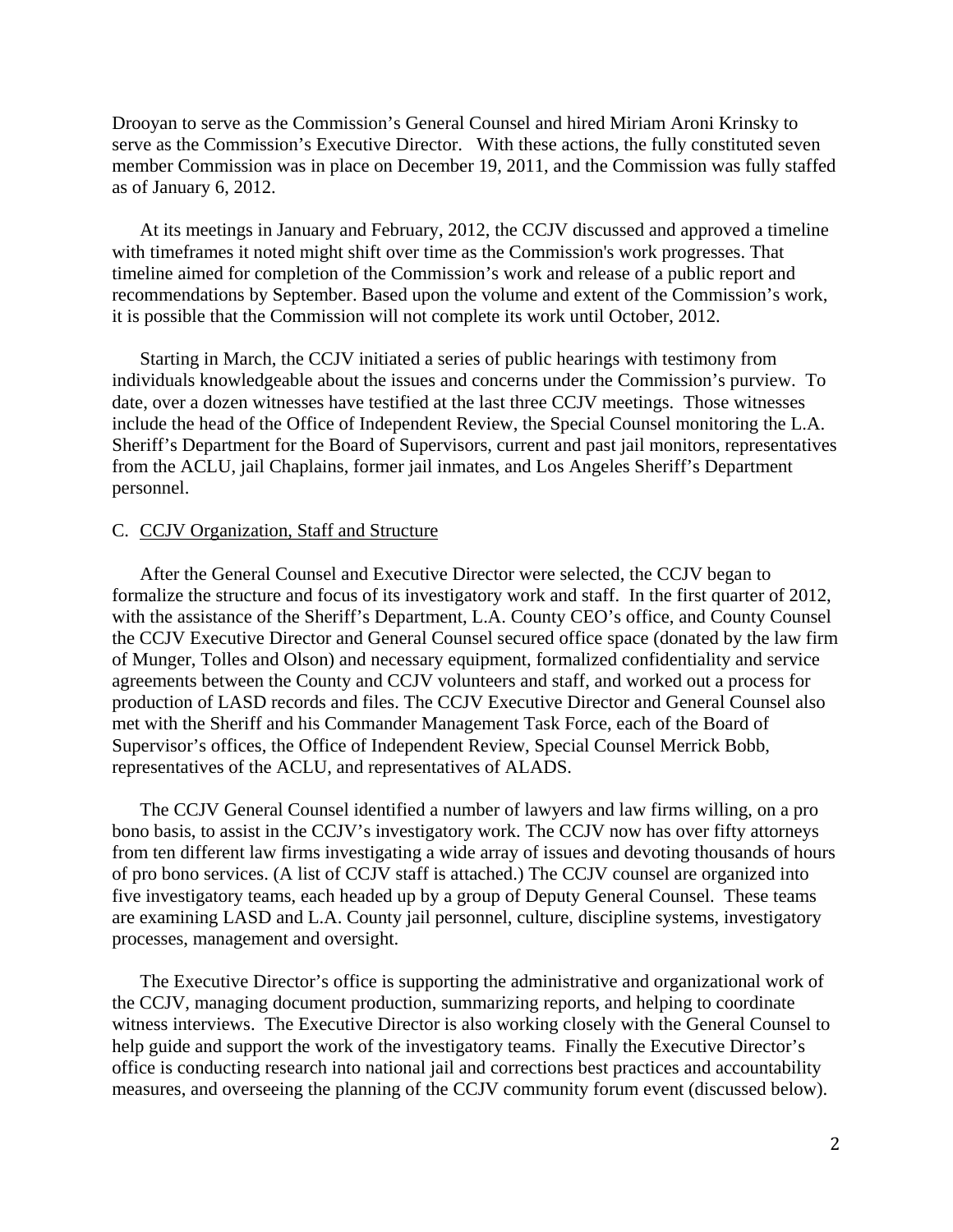### D. CCJV Investigatory Process

Over the past few months, the CCJV has moved into an active and fully engaged investigatory phase.

The CCJV investigatory teams, along with the General Counsel and Executive Director, have identified over 150 potential witnesses. As of mid-May, 2012, CCJV counsel and staff have interviewed over 50 witnesses. On a parallel track, the CCJV Executive Director and her staff have identified over 40 jail, corrections, use of force and accountability experts from around the country; nearly half of these individuals have been interviewed to date.

The CCJV has also been reviewing and analyzing a large number of reports, documents, and other pertinent materials. Over the past four months, CCJV staff and counsel have received and reviewed nearly 500 documents, including reports from the Office of Independent Review, Special Counsel's Office and the ACLU; depositions, affidavits and filings in related lawsuits; expert reports; corrections information and research; and other materials. The CCJV has also received and reviewed documents from LASD and past or present LASD personnel, including policies, manuals, memoranda, emails and reports.

 Over 60 members of the CCJV team have now attended tours to view the physical conditions and layout of the following L.A. County jail facilities: Men's Central Jail, Twin Towers, Inmate Reception Center, Clara Shortridge Foltz Criminal Justice Center lock-up facility, Central Regional Detention Facility, North County Correctional Facility, and Pitchess Detention Center (both East and South).

The CCJV Executive Director is working with volunteer lawyers as well as staff to research best practices and conduct telephonic interviews with corrections, jail, use of force and accountability experts from around the nation. In early April, the CCJV Executive Director and a member of her staff toured the Rikers Island jail facilities in New York City, and interviewed over a dozen individuals including the current and two former Department of Correction Commissioners, the DOC leadership and Inspector General, the NYC Deputy Mayor for Criminal Justice and the leaders of the NYC Board of Corrections. In early May, the CCJV Director and a member of her staff toured the Cook County Jail in Chicago and met with leadership from the Cook County Department of Corrections (CCDOC).

#### E. Transparency, Accessibility and Community Outreach

The CCJV has endeavored to ensure that its work is open, accessible and transparent. To that end, the Commission created and launched a website in mid-February that enables the public to listen to audios of past Commission meetings, learn about the Commission members and staff, understand the focus and timeframe of the Commission's work, "subscribe" to updates on Commission events and ongoing work, and transmit to the Commission any jail violence-related concerns. Since its launch approximately three months ago, the CCJV website (accessible at http://ccjv.lacounty.gov) has received over 9,200 visits, with an average of over 600 visits per week.